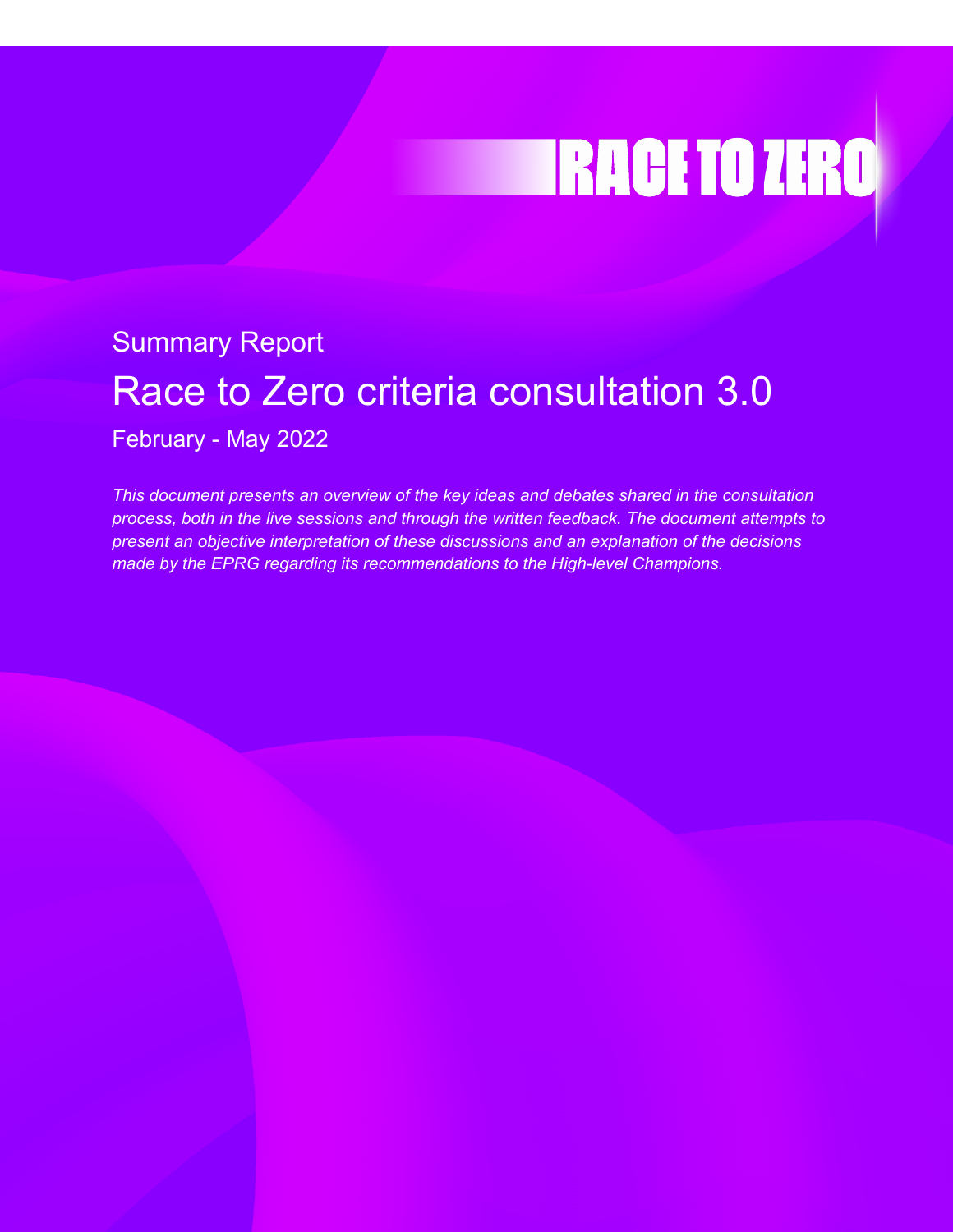### Table of contents

| <b>Summary</b>                                                                                                                                          | $\boldsymbol{2}$     |
|---------------------------------------------------------------------------------------------------------------------------------------------------------|----------------------|
| <b>2022 Criteria Consultation Process</b>                                                                                                               | 3                    |
| <b>Limitations of the consultation</b>                                                                                                                  | 4                    |
| A reminder about the Race to Zero and its criteria                                                                                                      | 5                    |
| Race to Zero, two years on                                                                                                                              | 6                    |
| <b>Revisions to the Criteria</b>                                                                                                                        | 6                    |
| Additional suggestions to strengthen and accelerate Race to Zero<br>Geographic diversity<br>Sectoral diversity<br>Implementation                        | 14<br>14<br>15<br>15 |
| Parallel projects for strengthening the Race to Zero credibility architecture<br>Integrity<br>Accountability mechanism                                  | 15<br>15<br>16       |
| Race to Zero in the broader net zero ecosystem<br>UN Secretary General High Level Expert Group<br>International standard-setting<br>Net Zero regulation | 17<br>17<br>17<br>17 |
| With thanks to all those who contributed                                                                                                                | 17                   |

# <span id="page-1-0"></span>Summary

#### **Race to Zero**

Race to Zero is the UN-backed global campaign rallying non-state actors – including companies, cities, regions, financial, educational, and healthcare institutions – to take rigorous and immediate action to halve global emissions within this decade and deliver a healthier, fairer, zero carbon world in time to achieve the goals of the Paris Agreement. All members are racing towards the same overarching goal: reducing emissions across all scopes swiftly and fairly in line with science, with transparent action plans, robust near-term and long-term targets, immediate action and annual reporting against their progress. Led by the High-Level Climate Champions for Climate Action, Nigel Topping (COP26) and Dr Mahmoud Mohieldin (COP27), following their mandate from the member states of the UN Framework Convention on Climate Change (UNFCCC), Race to Zero mobilises actors across the global economy in radical collaboration to decarbonise, giving national governments the confidence to go further, faster.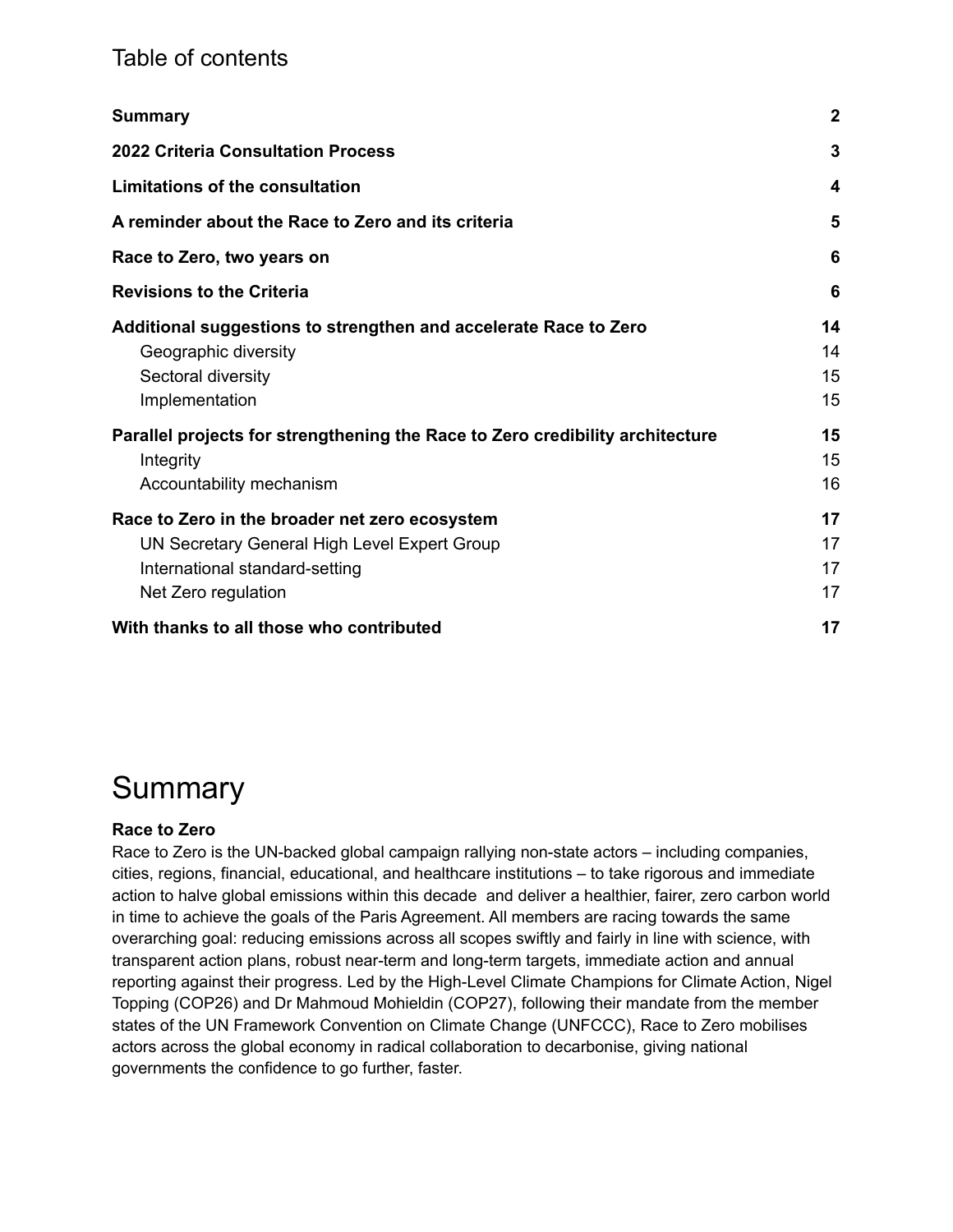To ensure integrity and accelerate meaningful progress towards halving global emissions by 2030, Race to Zero established in 2020 a minimum floor for robust net zero commitments, called the Starting Line Criteria. The starting line criteria, also known as the 4 P's, require members to Pledge, Plan, Proceed and Publish, and also include conditions on scope, sinks and credits, and equity and empowerment. The campaign further published an interpretation guide and a lexicon to facilitate clarity and common understanding.The criteria apply to all members, who join Race to Zero through Partner initiatives. It is Partner Initiatives who manage the operationalization and fulfilment of these criteria by their members.

As the knowledge and practice of net-zero continues to develop, and as science and practice become more refined, the criteria need updating accordingly. Race to Zero has therefore committed to periodically strengthen, clarify and update these criteria documents – a process co-led by the independent Expert Peer Review Group. Previous reviews have taken place in [2021](https://racetozero.unfccc.int/the-race-to-zero-strengthens-and-clarifies-campaign-criteria/) and [2020](https://netzeroclimate.org/wp-content/uploads/2020/12/Net-Zero-Target-Map.pdf).

# <span id="page-2-0"></span>2022 Criteria Consultation Process

This year, the criteria consultation [process](https://racetozero.unfccc.int/2022-criteria-consultation/) was undertaken over a period of 4 months and engaged 150+ experts from different sectors and all continents. The process intended to align criteria to latest science and practice development, as well as support immediate and meaningful action, by delving deeper into the operationalisation and implementation. The results led to stronger criteria that respond to the latest developments in practice and science towards net zero while providing continuity to the process.

The process was split into two phases, to enable both breadth and depth in the discussions. The first phase consisted of detailed working group discussions over the course of eight weeks, from February to April. A total of eight different topics were identified as priority issues for discussion by the Expert Peer Review Group, Race to Zero Partners and other stakeholders - topics in large part highlighted through the Public Consultation on the Future of Race to Zero.

The topics were divided into three categories:

**Category 1**: Discussions on these topics were already underway in various forums. Race to Zero was committed to not duplicating existing or ongoing work, and therefore wanted to engage in these existing conversations to harvest ideas for strengthening the criteria, interpretation guide and lexicon. The discussions of these working groups were geared towards integrating the content of these discussions into Race to Zero criteria, rather than launching separate, new discussions on these topics.

**Category 2**: Working Groups initiated discussions on these topics, with the intention of (i) strengthening the existing minimum starting line criteria; (ii) introducing a new criterion; and / or (iii) deciding whether to establish "leadership practices" around this topic.

**Category 3**: Race to Zero wanted to create space for deeper discussions to take place, with a view toward introducing relevant criteria amendments on these specific topics in the future. Working Groups will continue to be solicited to flesh out these conversations moving forward.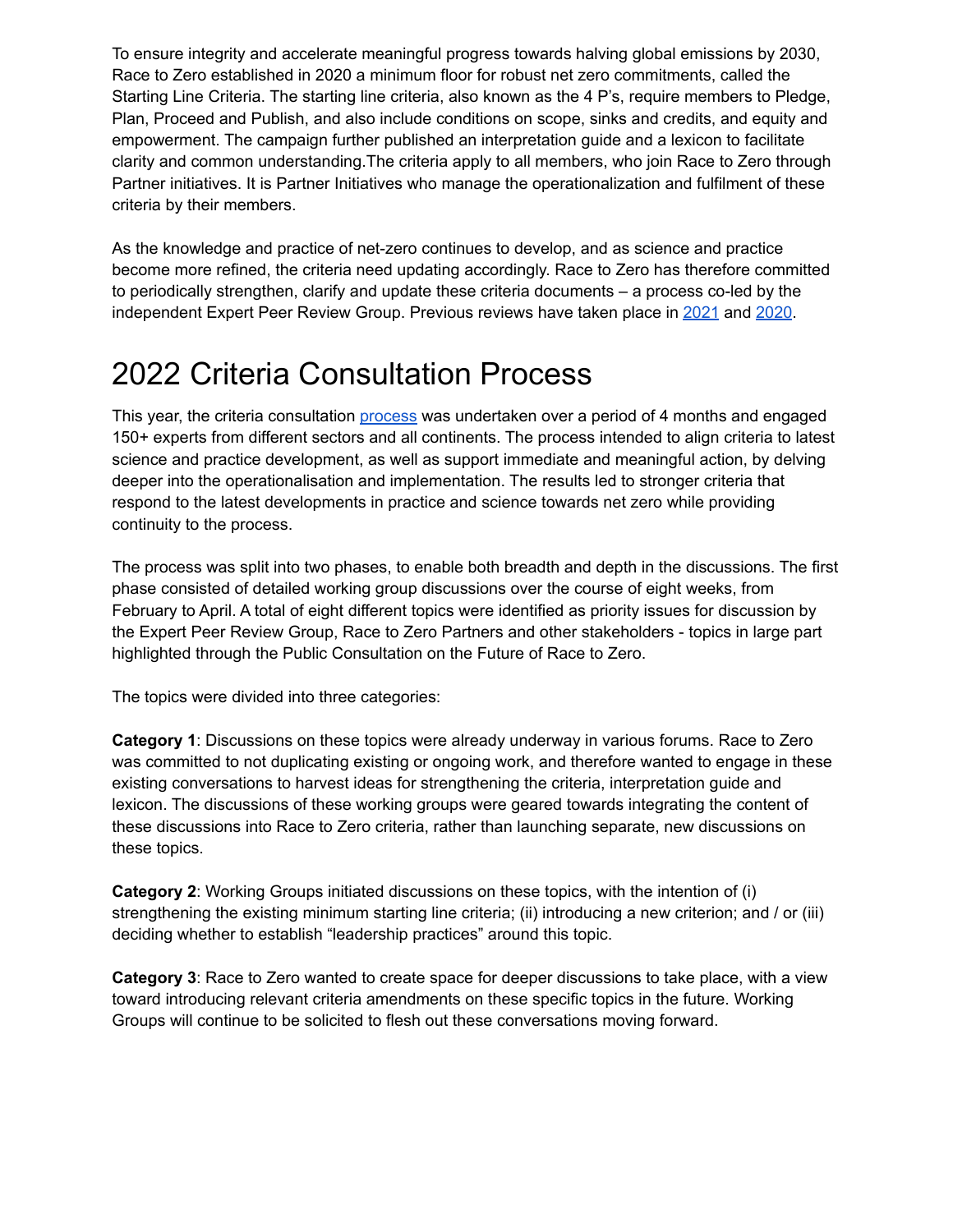The eight working groups were:

- Net zero finance and disclosure of climate-related risks [Category 1]
- Offsetting, Carbon removals and responsible communication of claims [Category 1]
- Scope 3, boundaries & historical emissions [Category 2]
- Nature, land use & deforestation [Category 2]
- Transition plans & immediate action [Category 2]
- Policy, advocacy & engagement [Category 2]
- Fair share, equity & justice [Category 3]
- Fossil Fuel transition [Category 3]

Over [150 independent experts](https://racetozero.unfccc.int/2022-criteria-consultation/) ranging from scientists, academics, practitioners as well as campaign members and Partners, all acting in their individual capacity, came together over this first Working Group phase to discuss the key topics.

Once the working group discussions had come to a close, the [working groups publicly published](https://climatechampions.unfccc.int/launch-of-final-stage-of-2022-race-to-zero-criteria-consultation-process/) [detailed and rich suggestions](https://climatechampions.unfccc.int/launch-of-final-stage-of-2022-race-to-zero-criteria-consultation-process/) which were, through the second phase of the consultation, subject to comments, reflections and either endorsement or challenge by any individual or entity who wished to submit written feedback. Over 60 written responses were received from a range of Partners, members, NGOs and individuals, published on the Race [to Zero website](https://racetozero.unfccc.int/system/criteria/).

Broadly, the consultation was particularly useful as an opportunity to confirm points of convergence; identify key elements around which there remains a lack of consensus; to clarify and strengthen pathways for leadership in the climate action space; and to suggest focus topics for Race to Zero to consider moving forwards.

The Climate Champions and the EPRG will now shift into a longer cycle for reviewing these criteria, and rather than engage in a fourth criteria consultation next year (2023), they will focus on driving convergence with standards and supporting Partners and members in implementing these criteria, as well as continuing to review new partner applications and review existing partners on an annual basis.

# <span id="page-3-0"></span>Limitations of the consultation

As the operationalization of net zero deepens in complexity, conducting a global consultation that is able to capture all perspectives and information becomes increasingly challenging. Unlike in previous years, this third consultation was designed to combine both "depth" and 'breadth." While this format was able to bring in a wide variety of both detailed and high-level perspectives from a wide range of perspectives, it is only one step in a broader and ongoing process of continually refining the operationalization of net zero. The climate action community is taking further steps to advance on key open questions regarding net zero operationalization, and some of these steps are presented in the final section of this document.

The Expert Peer Review Group and Champions team, as organisers of the consultation process, were particularly focused on ensuring widespread geographic and sectoral representation in the consultation process. Despite these efforts, there remained a relative unbalance in geographic representation in some of the working groups, as well as a lack of geographic diversity (in particular from Africa and Asia) in the written submissions provided. No feedback was submitted in a language other than English. Engaging different stakeholders across communities and regions more proactively remains a priority for the Climate Champions' team and the Expert Peer Review Group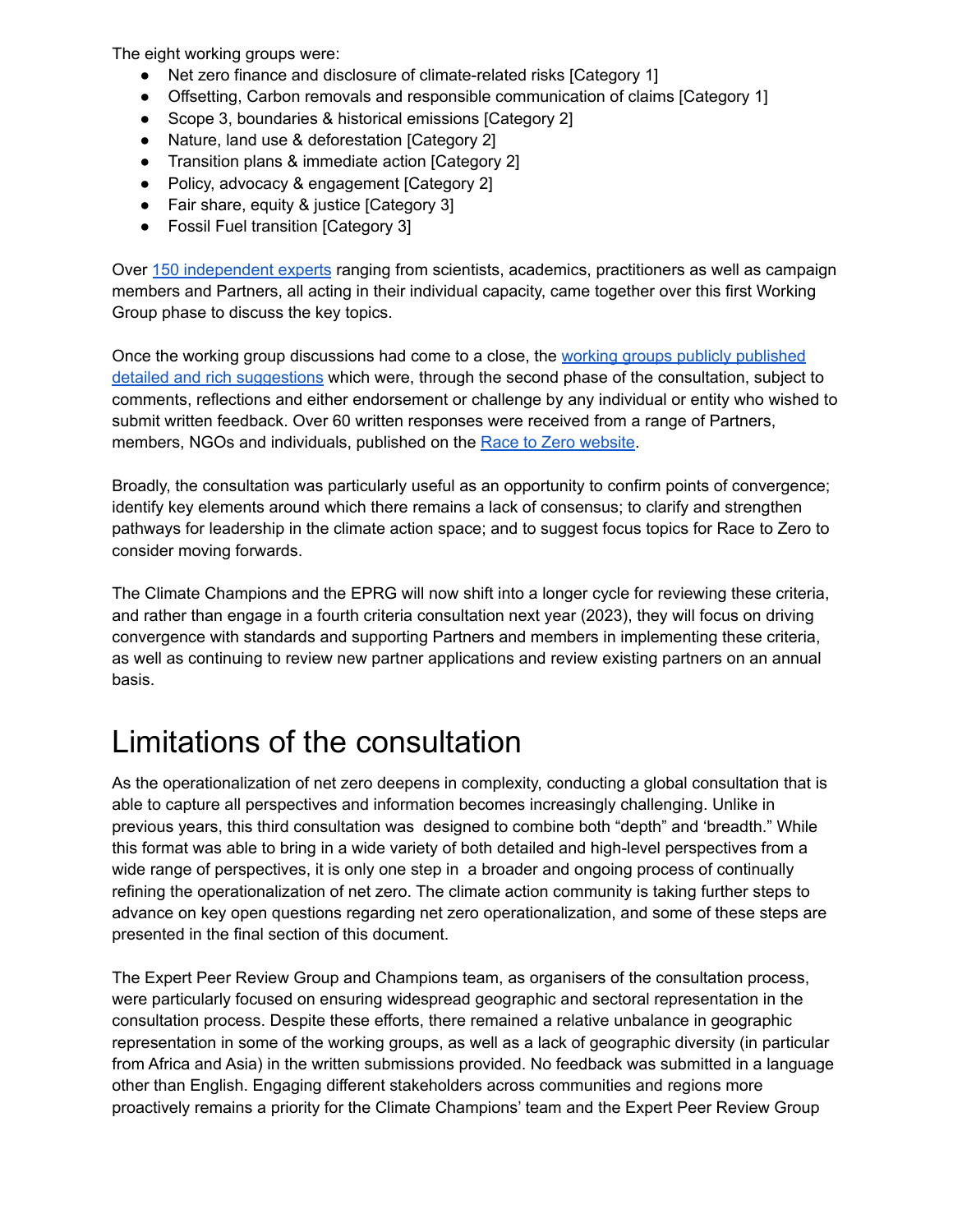moving forward, and serious consideration will be given to how to structurally re-shape consultations in order to be as engaging and as accessible as possible.

# <span id="page-4-0"></span>A reminder about the Race to Zero and its criteria

The R2Z criteria are delineated in two categories:

- '**Starting line**' criteria lay out common procedural requirements for all individual members to meet, below which members cannot fall if they wish to join and remain in the campaign.
- '**Leadership practices**' map out example pathways for leading entities to light the way to a net zero economy.

These criteria are supported by two complementary documents:

- **● 'Interpretation guide',** first published last year, provides guidance for EPRG members for how to assess applications from Partners and shares insights for members to learn from to implement these criteria;
- '**Lexicon**' lists key terms in the net zero space, designed to drive convergence around the use of language to encourage specificity in using important terms.

Members join Race to Zero to be managed by Partner networks and initiatives to comply with the criteria and leadership practices laid out below. Partners are the funnels through which individual members can join the Race; and are those that provide the support and guidance to members for how to commit to credible climate targets and take meaningful action against these goals. To become a Race to Zero Partner, an initiative undergoes a thorough application process with the EPRG to prove that it has the governance systems, frameworks and mechanisms in place to ensure members comply with these criteria.

All members are expected to meet the starting line and adopt at least *some* of the leadership practices. As these criteria continue to evolve over time in an iterative and interactive manner, many (if not all) of the leadership practices are likely to become starting line criteria (i.e. minimum requirements). Partners and their members are therefore encouraged to consider the dynamic relationship between the starting line criteria and the leadership practices, and to embrace as many leadership practices as possible.

While these criteria apply to all members, they are operationalized by the individual Partner networks and initiatives to match the needs of different groups of actors, often depending on their region, sector and type of work. The EPRG [annually reviews](https://docs.google.com/document/d/1nmT4yHC6O9Kpa7uf0NvBUurfURWUxAzX-sRUnG1P570/edit) Partners to ensure the criteria are applied in a consistent fashion, that at least some leadership practices are being adopted, and that the Partners continue to integrate updates to the criteria in their management of members. If Partners are deemed to no longer be capable of managing their members to these criteria and supporting them in embracing leadership practices, they are removed from the Campaign.

Besides ensuring integrity of the campaign , the R2Z criteria help to develop guidance for members on how they can accelerate the delivery of their commitments, and together shine light on the 1.5C pathways. The criteria and leadership practices aim to signpost existing guidance and expertise in this space, and in particular relate closely to the [2030 Breakthroughs](https://racetozero.unfccc.int/system/2030breakthroughs/) which map out sectoral pathways for actors to follow in the short- to medium term, across all sectors of the global economy.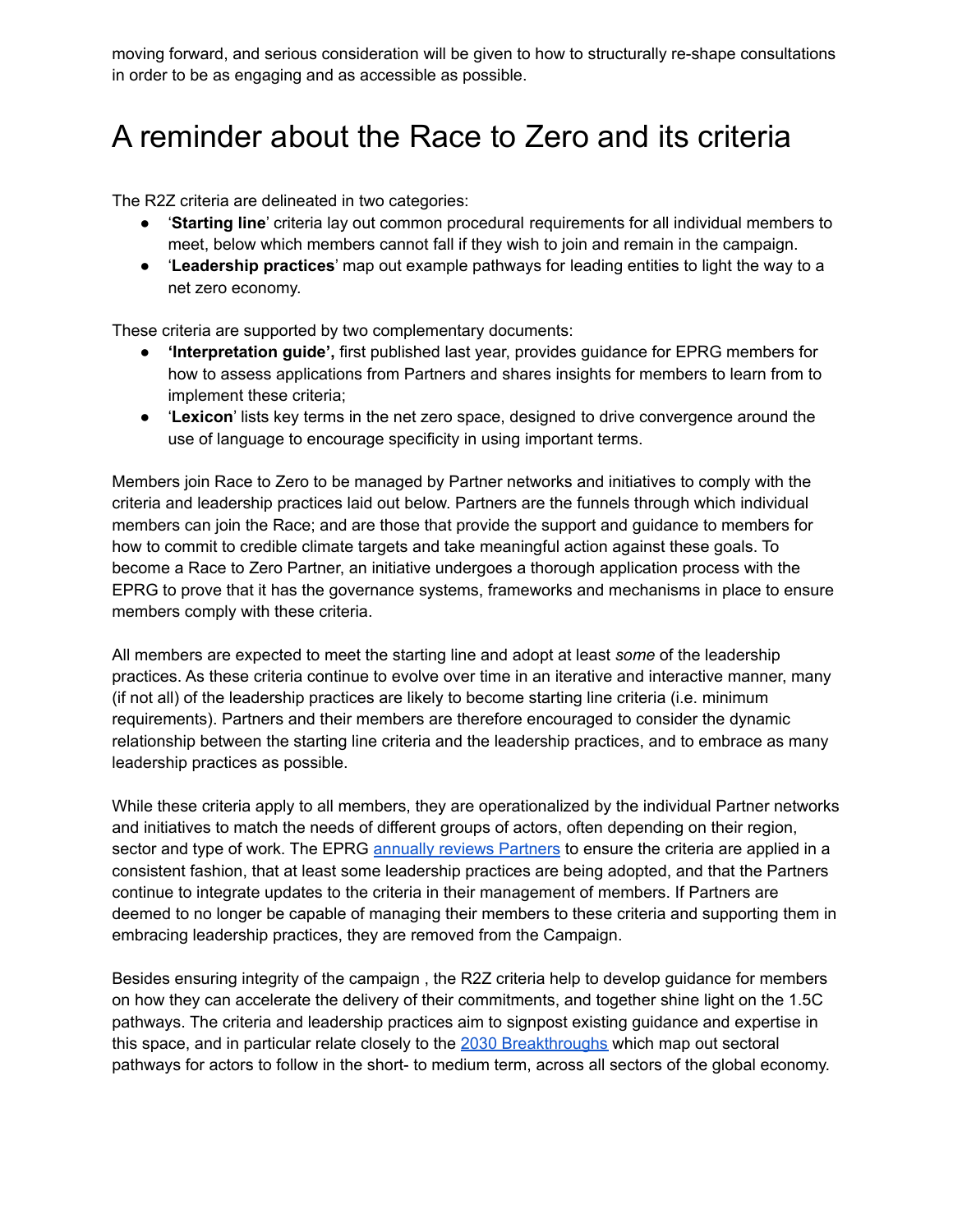# <span id="page-5-0"></span>Race to Zero, two years on

Race to Zero, since its inception, has grown considerably - indeed it has 10x'd in two years - up to a current total of over 10,000 members, including over 7,000 companies, more than 530 financial institutions, over 1,100 cities and 52 states and regions. Together, these members now represent - according to calculations from the ECIU - over 12% of the global population, 15% of GDP and more than 10% of global CO2 emissions.

This momentum and convergence around robust net zero commitments is a critical first step to racing towards halving emissions globally by 2030. However, such targets must be followed by impactful action in order for these growing numbers to be meaningful. A central purpose of the criteria consultation this year was to delve deeper into the operationalisation and implementation of the strengthened criteria, helping to more clearly guide Partners and members in taking the necessary action commensurate with the opportunities which must be seized now for limiting global warming to 1.5C.

# <span id="page-5-1"></span>Revisions to the Criteria

Race to Zero's criteria are reviewed periodically to ensure that the campaign keeps pace with updates in climate science and evolving best practice. The process is organised by the Expert Peer Review Group and the Champions team, who welcome ongoing feedback to guide the implementation of these criteria and encourage contributions to future processes of strengthening best practice.

### Clarifying the starting line criteria and leadership practices

Previous versions of the Race to Zero criteria have included both procedural requirements termed "starting line criteria" (pledge, plan, proceed, and publish) and substantive requirements termed "leadership practices" (scope, sinks and credits, and equity and empowerment). Within each of these categories, the criteria text has highlighted both minimum requirements that all entities in Race to Zero must meet, as well as best practices that actors can strive toward. This structure has resulted in some confusion about which elements were required or not, and created an artificial division between procedural and substantive requirements.

As a major outcome of this revision process, we are therefore introducing a new structure that makes more explicit both the minimum threshold for membership in Race to Zero, as well as the best practices to adopt, across both procedural and substantive elements.

- Under Pledge, Plan, Proceed, and Publish, as well as the new fifth 'P' of Persuade, (see below) the criteria now explicitly state both the **starting line** minimum requirement and **leadership practices** to strive for.
- Substantive requirements on scope, sinks and credits, equity and empowerment, and other topics (see below), which were previously outlined separately as leadership practices, are now integrated into the text of the starting line criteria and leadership practices of each "P".
- Cross-cutting principles have also been introduced in the Interpretation Guide to guide how a Partner and member approach these criteria.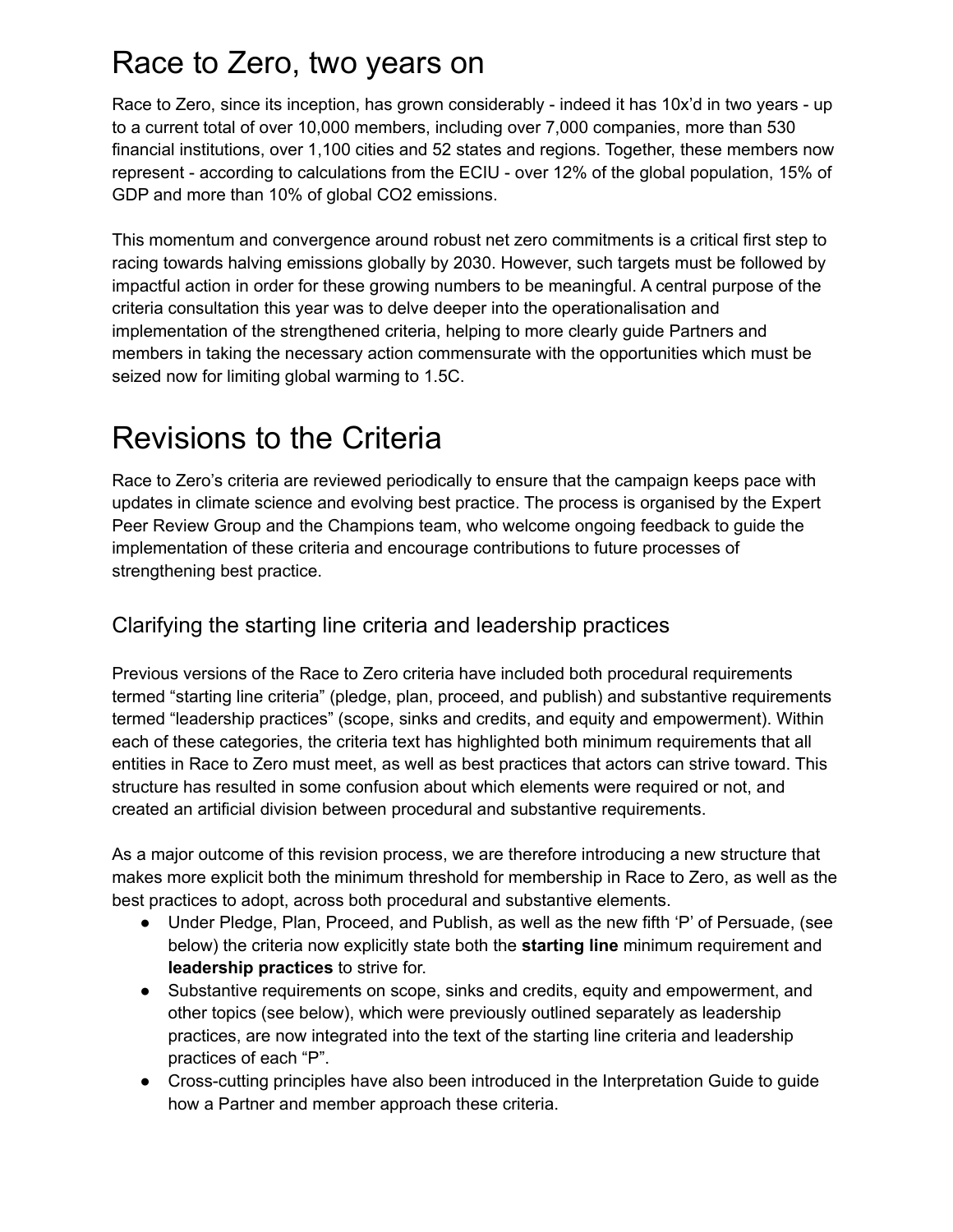The revised structure puts more emphasis on the "race" in Race to Zero. Building on the introduction of leadership practices last year, the consultations strongly supported the value of laying out stretch goals beyond the starting line. Strengthened leadership practices are based on practices already observed across communities and have been identified to provide high-level guidance on how Race to Zero members can sprint towards the cutting edge of best practice. Of course, leadership practices will vary depending on the actor type and on a member's sector and region. Members are therefore encouraged to consult the Interpretation Guide for more detailed and relevant guidance.

### Strengthening and refining criteria while promoting continuity

The consultations surfaced many ideas for how to refine and strengthen the Race to Zero criteria. At the same time, an underlying theme that emerged from the working group conversations and written feedback was a call for limiting changes to the starting line criteria compared to the Criteria 2.0.

This recommendation stemmed predominantly from the need to provide confidence regarding the criteria's stability, and to avoid the perception of 'shifting the goalposts' for existing members. Inevitably, some contributions to the consultations proposed bigger changes to the criteria, while others proposed smaller adjustments. As stated throughout the consultations, the goal was not consensus, but rather to identify points of convergence and divergence.

Overall there was strong agreement on the need to continue aligning with science and the need to recognise that global efforts remain insufficient. Much attention also focused on clarifying and expanding recommendations for leadership principles, as opposed to minimum criteria.

Inputs supported the clarification of several elements in the starting line criteria, including in particular:

- More explicit requirements for **setting Scope 3 emissions targets**, including ensuring financial institutions address all financed/portfolio/facilitated emissions in target-setting / planning;
- Naming the implicit requirement to **phase down and out unabated fossil fuels** as part of a global just transition;
- Requiring all members to **publicly disclose a Transition Plan** (*or equivalent for relevant actor types*).
- A major addition to the starting line criteria was the **introduction of a fifth 'P' of 'Persuade'** to align member policy lobbying and advocacy activities with their net zero operations;

With regard to the leadership practices, the main themes emerging from the working group discussions and written feedback were:

● Embedding **nature** at the heart of leadership practices, including **protecting biodiversity and halting deforestation**.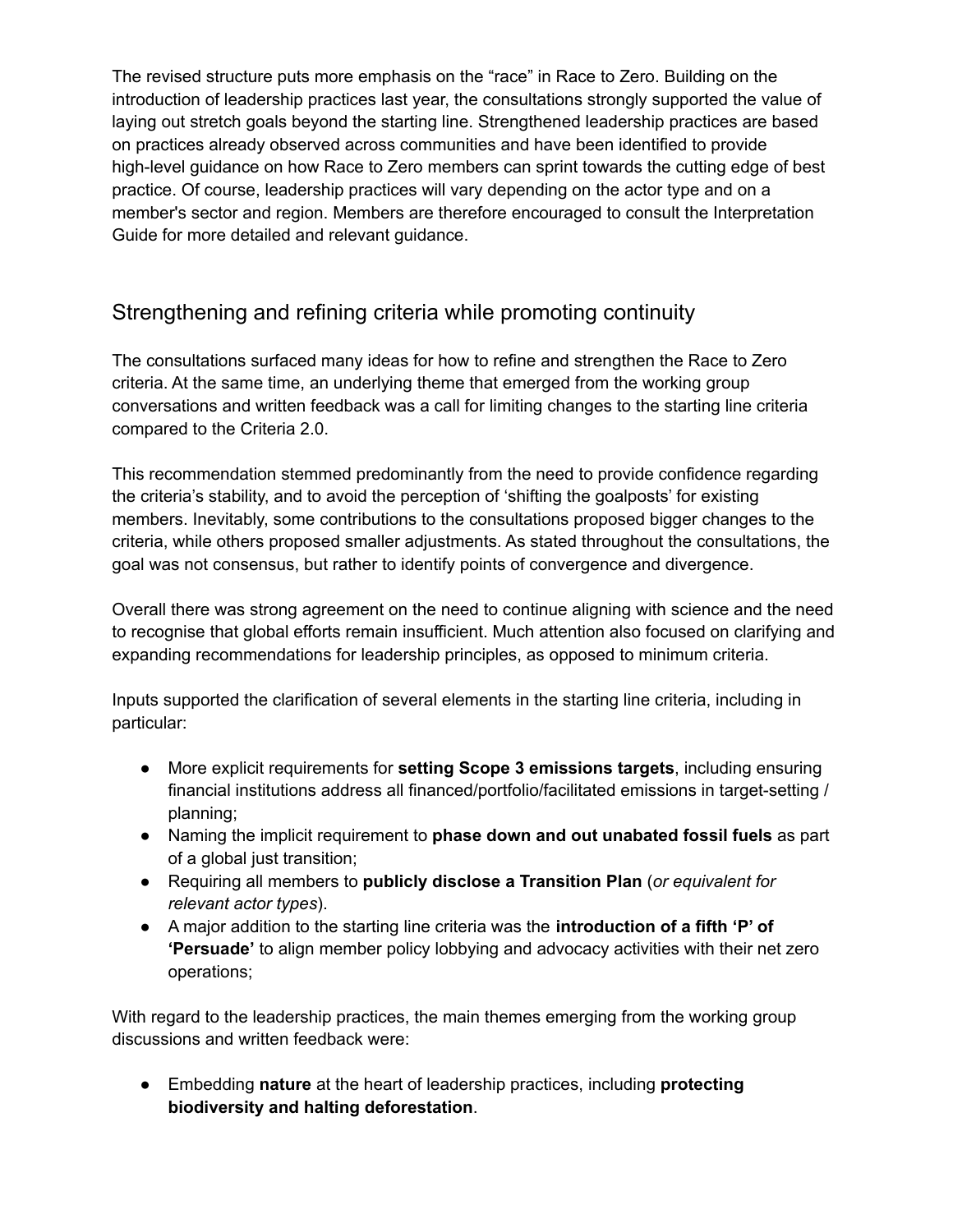- Placing stronger emphasis on encouraging entities to go beyond their own science-aligned decarbonization pathways to **contribute beyond their own value chain / territory** to a global net zero state.
- **Empowering communities and relevant stakeholders** to help accelerate their own mitigation actions in the spirit of radical collaboration and equity.

The consultation also included rich suggestions for implementing these criteria and further highlighted the need for the Interpretation Guide to provide insight on how Partners and members can deliver on their commitments, as well as for the Lexicon to clarify key concepts.

### Pledge

#### *Original text*

*Pledge at the head-of-org level to reach (net) zero GHGs as soon as possible, and by* midcentury at the latest, in line with global efforts to limit warming to 1.5C. Set an interim target *to achieve in the next decade, which reflects maximum effort toward or beyond a fair share of the 50% global reduction in CO2 by 2030 identified in the IPCC Special Report on Global Warming of 1.5C.*

| <b>Revised Starting Line Criteria</b>                                                                                                                                                                                                                                                                                                                 | <b>Leadership Practices</b>                                                                                                                                                                                                                                                                                                                                                                                                                                                     |
|-------------------------------------------------------------------------------------------------------------------------------------------------------------------------------------------------------------------------------------------------------------------------------------------------------------------------------------------------------|---------------------------------------------------------------------------------------------------------------------------------------------------------------------------------------------------------------------------------------------------------------------------------------------------------------------------------------------------------------------------------------------------------------------------------------------------------------------------------|
| Pledge at the head-of-organisation level to reach<br>(net) zero* GHGs as soon as possible, and by<br>mideentury 2050 at the latest, in line with global<br>efforts the scientific consensus on the global effort<br>needed to limit warming to 1.5C with no or limited<br>overshoot, recognising that this requires phasing                           | Target absolute zero or net negative emissions<br>Reduce emissions to absolute zero with no<br>remaining residual emissions, or go further and<br>ensure your activities remove more GHGs than<br>they produce. See Lexicon for further details.                                                                                                                                                                                                                                |
| down and out all unabated fossil fuels as part of a<br>global, just transition.                                                                                                                                                                                                                                                                       | <b>Adopt inclusive boundaries</b><br>Widen the scope of your target to include<br>cumulative emissions, especially where these are                                                                                                                                                                                                                                                                                                                                              |
| Set an interim target to achieve in the next decade,<br>which reflects maximum effort toward or beyond a<br>fair share of the 50% global reduction in CO2 by<br>2030.                                                                                                                                                                                 | significant (for all actors) and / or consumption<br>emissions (for cities, states, and regions). See<br>Lexicon for further details.                                                                                                                                                                                                                                                                                                                                           |
| Targets must cover all material greenhouse gas<br>emissions:<br>1. Including scopes 1, 2 and 3 for businesses and<br>other organisations;<br>2. Including all territorial emissions for cities and<br>regions;<br>3. For financial entities, including all<br>portfolio/financed/facilitated/insured emissions;<br>4. Including land-based emissions. | Set twin targets for reductions and removals<br>In addition to your emissions reductions targets,<br>compensate for any unabated emissions year on<br>year through investment in high quality carbon<br>credits, disclose neutralisation milestones that<br>demonstrate the integrity of commitments to<br>neutralise unabated emissions and state how you<br>plan to will ultimately neutralise any residual<br>emissions by 2050 through high-quality, permanent<br>removals. |
|                                                                                                                                                                                                                                                                                                                                                       | Set specific targets for short-term reduction of<br>methane and other GHGs                                                                                                                                                                                                                                                                                                                                                                                                      |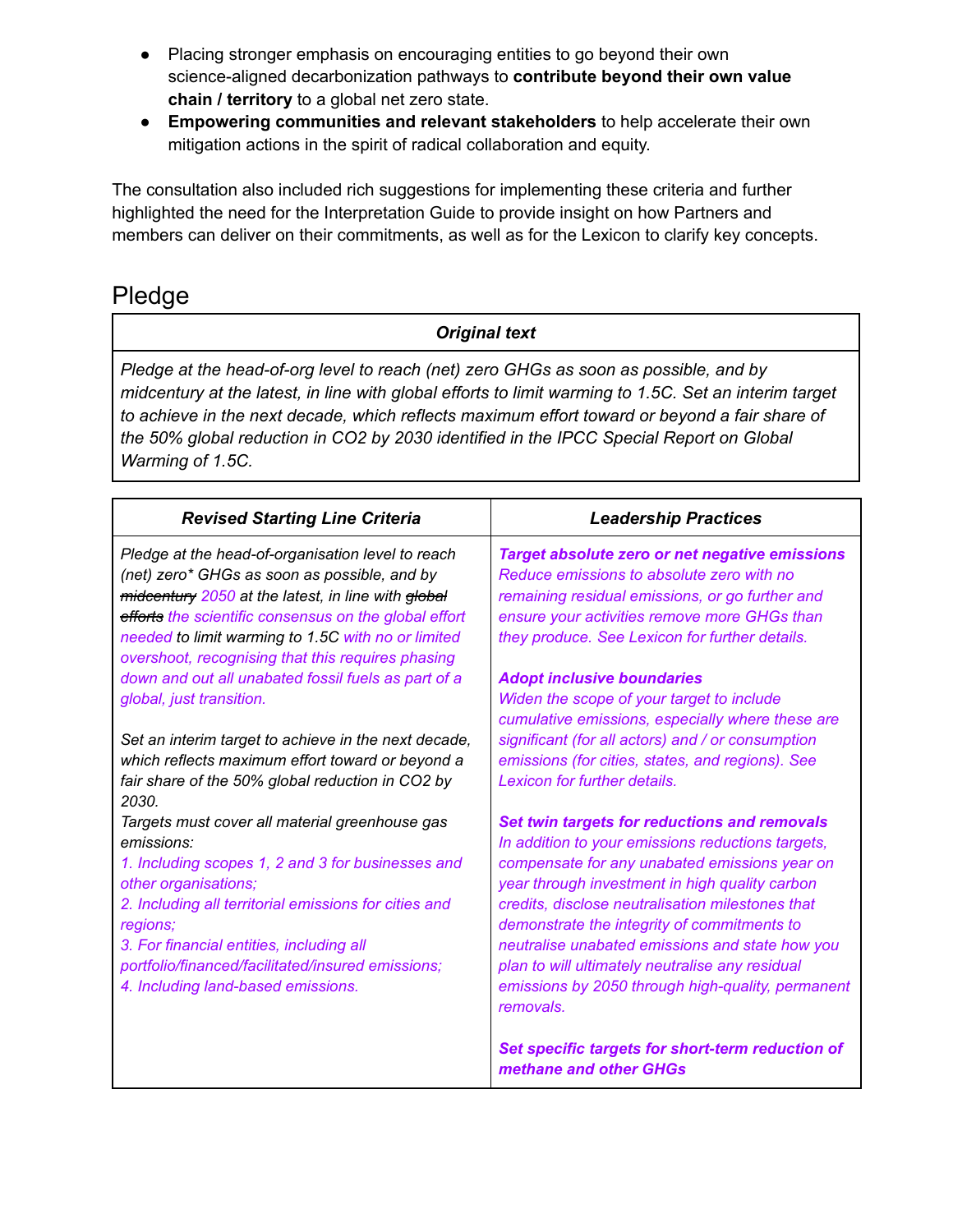| Pledge to contribute to reducing global methane<br>emissions by at least 34% by 2030, in line with the<br><b>IPCC's 6th Assessment Report, and make</b><br>near-term pledges to reduce other high global<br>warming potential GHG emissions.                                                                                                      |
|---------------------------------------------------------------------------------------------------------------------------------------------------------------------------------------------------------------------------------------------------------------------------------------------------------------------------------------------------|
| <b>Protect nature</b><br>Pledge to halt deforestation, protect biodiversity,<br>making your activities consistent with climate<br>resilient development. Pledge to make finance<br>consistent with climate resilient development<br>including ending deforestation and conversion of<br>other natural ecosystems, and respecting<br>biodiversity. |
| <b>Contribute to 2030 Breakthroughs</b><br>Set sectoral targets in line with the 2030<br>Breakthroughs or other ambitious sectoral<br>guidance. For financial institutions, use<br>sector-specific targets that drive emissions<br>reductions and do not simply shift investment from<br>high-emitting to low-emitting sectors.                   |

#### *Consensus*

- Support for inclusion of criteria around other GHG emissions, in particular methane
- Emphasis on the need for clarity on language & timeline for the phase out of fossil fuels in the context of a just transition
- Support for being more explicit with end dates (2030 and 2050 rather than 'in the next decade' and 'mid-century')
- Aligning targets to pathways that deliver global temperature goals with no or limited overshoot, and avoid other harmful outcomes such as negative impacts on other Sustainable Development Goals.

#### *Lack of consensus*

- Most disagreements related to whether updates should be made to the starting line criteria, or rather should be introduced as leadership practices.
- There was significant discussion around the minimum level of ambition required for a starting line pledge, which included debates on acknowledging differentiated responsibility and capability. Several contributors believed it was important to require all members to pledge deep decarbonisation targets - at an average of 90% emissions reduction by 2050 - in order to be in line with the science. They argued this was in line with the IPCC's Shared Socioeconomic Pathways 1 & 2 which are the only ones which envisage a scenario of staying within 1.5C. These members further argued that it was important that Race to Zero - as a leading initiative - hold the highest standard on net zero definition. However, others argued that for many sectors, such a uniform level of deep decarbonisation would be unrealistic. Furthermore, they suggested that Race to Zero should encourage members to focus on more precise, short-term commitments and actions until opportunities and pathways for longer term targets become clearer, whilst of course maintaining the overarching pledge to be net zero as soon as possible, by 2050 at the latest.
- Some group members stressed the importance of including twin targets for reductions and removals as starting line criteria, whilst others argued to maintain the simplicity in the starting line pledge but supported introducing this guidance as a leadership practice. Overall, there was a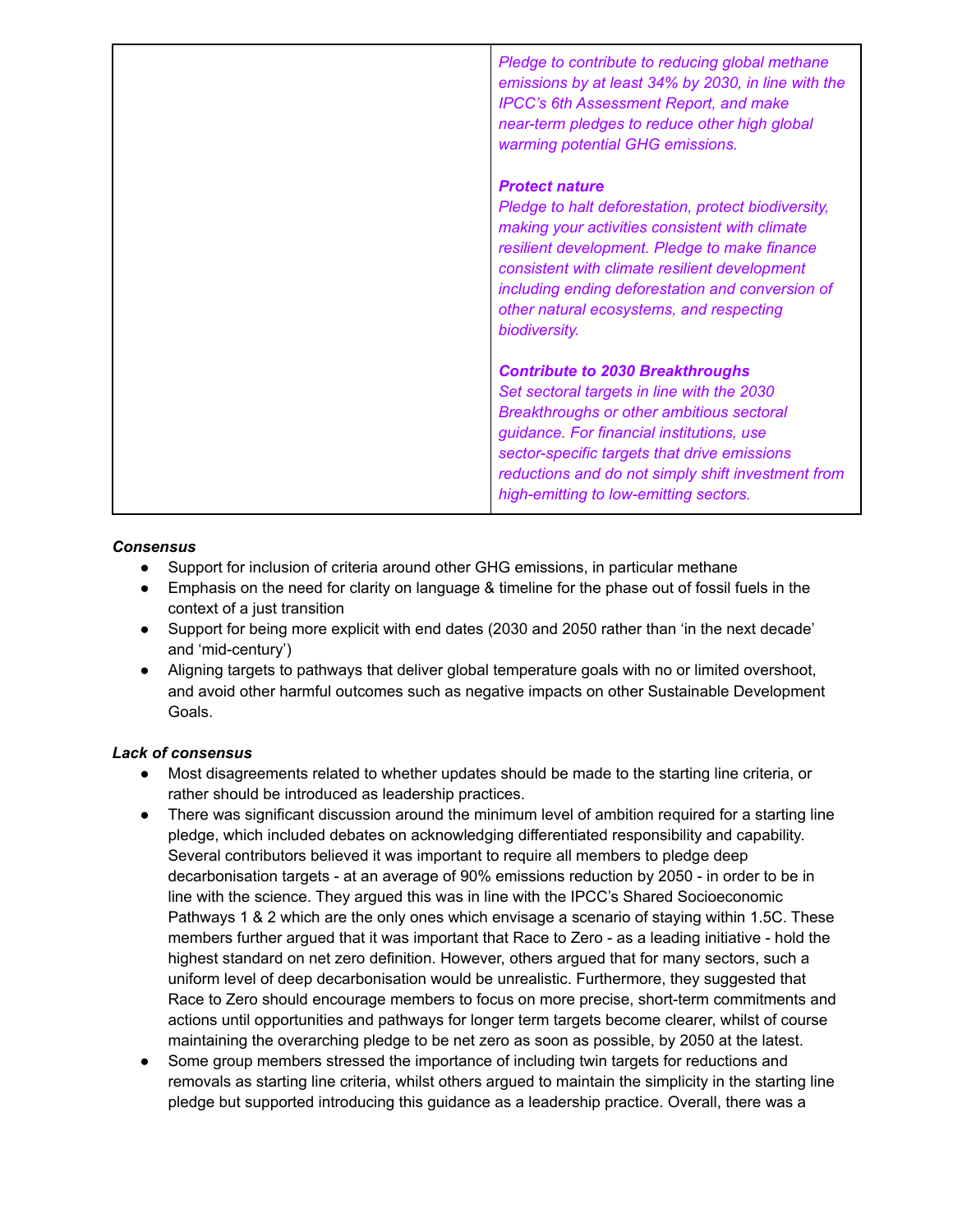clear recognition of the value of being clear about the role of both reductions and removals regardless of whether these are directly under an entity's control or not.

#### *Open questions for further discussion on this topic*

- The question of quality relating to carbon removals was raised during the working group conversations, but not discussed at length due to scope and capacity. This is an active area of work by a number of groups, which the EPRG is following closely.
- How to incentivise corporates and investors to invest in high quality carbon credits alongside deep decarbonization.
- Ensuring the consistent and reliable communication of claims so as to promote achievements with integrity.
- The need for robust accounting guidelines for cumulative emissions was raised by the Scope 3 working group as an important field to further explore in order to shine a light on fair share contributions.

### Plan

#### *Original text*

*Within 12 months of joining, explain what actions will be taken toward achieving both interim and longer-term pledges, especially in the short- to medium-term.*

| <b>Revised minimum criteria</b>                                                                                                                                                                                                                                          | <b>Leadership practices</b>                                                                                                                                                                                                                                                                                                                                                                                                                                            |
|--------------------------------------------------------------------------------------------------------------------------------------------------------------------------------------------------------------------------------------------------------------------------|------------------------------------------------------------------------------------------------------------------------------------------------------------------------------------------------------------------------------------------------------------------------------------------------------------------------------------------------------------------------------------------------------------------------------------------------------------------------|
| Within 12 months of joining, publicly disclose<br>a Transition Plan, City Plan, or equivalent<br>which outlines how all other Race to Zero<br>criteria will be met, including what actions will<br>be taken within the next 12 months, within<br>2-3 years, and by 2030. | <b>Support a just transition</b><br>Explain how you will support communities affected by both<br>climate impacts and the climate transition, and strengthen<br>their participation in achieving the global goal of halving<br>emissions by 2030, seeking to address injustices and<br>build towards a more equitable future.                                                                                                                                           |
|                                                                                                                                                                                                                                                                          | <b>Integrate nature</b><br>Drawing on the Convention on Biological Diversity,<br>integrate, as far as possible and as appropriate, the<br>conservation and sustainable use of biological diversity<br>into relevant sectoral or cross-sectoral plans, programmes<br>and policies.                                                                                                                                                                                      |
|                                                                                                                                                                                                                                                                          | <b>Empower stakeholders</b><br>Explain what actions you will take to empower other<br>stakeholders in your community to achieve their own<br>targets, embracing the spirit of radical collaboration.<br>Include in your transition plan indications of how you will<br>support the sustainable development goals. Identify in<br>your plan how you will help build resilience and drive<br>funding to developing countries to achieve a just, inclusive<br>transition. |

*Consensus*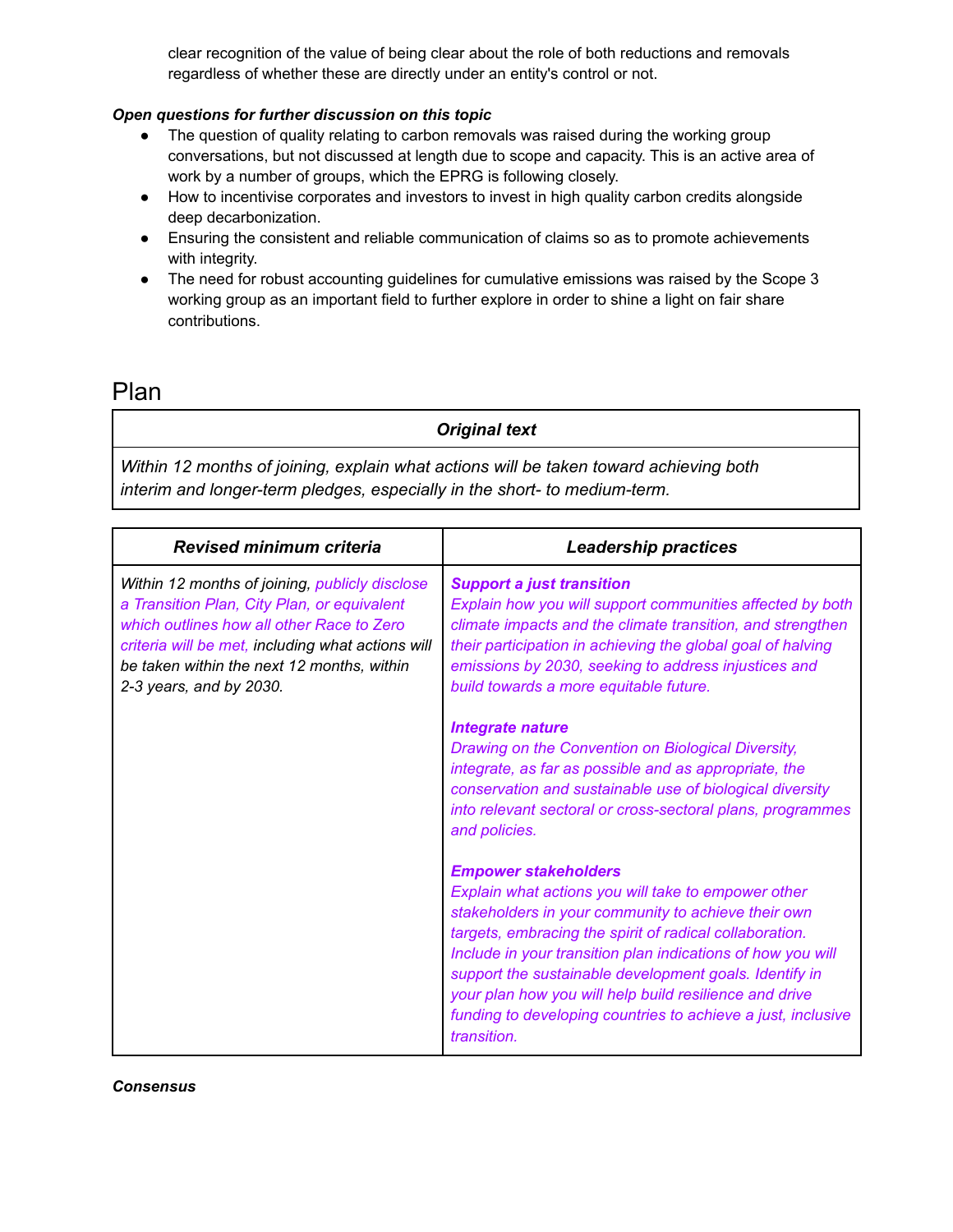- Participants converged around the principle that a plan equated to setting an interim target *and* explicitly publishing a Transition Plan (also known as Climate Action Plan or similar).
- Working Group members generally agreed that it was important for Race to Zero to signpost general principles rather than recreate exact, specific guidance for the content of satisfactory plans. Partner initiatives will be expected to support their members to define strong Transition Plans. The Interpretation Guide contains further guidance on how the content of plans may vary across different groups.

#### *Lack of consensus*

- There was much discussion around the level of ambition required within transition plans, and in particular around appropriate leadership principles. Some contributions discussed the need to reach an average annual emissions reduction rate of 7% or higher (consistent with the global average rate required to halve emissions by 2030), following a "comply-or-explain" model.
- Working groups diverged in their opinions of how often members should be required to update their plans. Whilst some believe that regular updates were important for ensuring the revision of (higher) ambition, others felt that too much planning could take the focus away from taking action.

#### *Open questions for further discussion on this topic*

Increasingly, the publication of transition plans for companies is being mandated by regulation and often required by investors. Race to Zero will keep engaging with such regulatory bodies and investor-led efforts to ensure alignment and continue to drive highest ambition in the content and quality of transition plans.

### Proceed

*Original text*

*Take immediate action toward achieving (net) zero, consistent with delivering interim targets specified.*

| <b>Revised minimum criteria</b><br><b>Leadership practices</b> |
|----------------------------------------------------------------|
|----------------------------------------------------------------|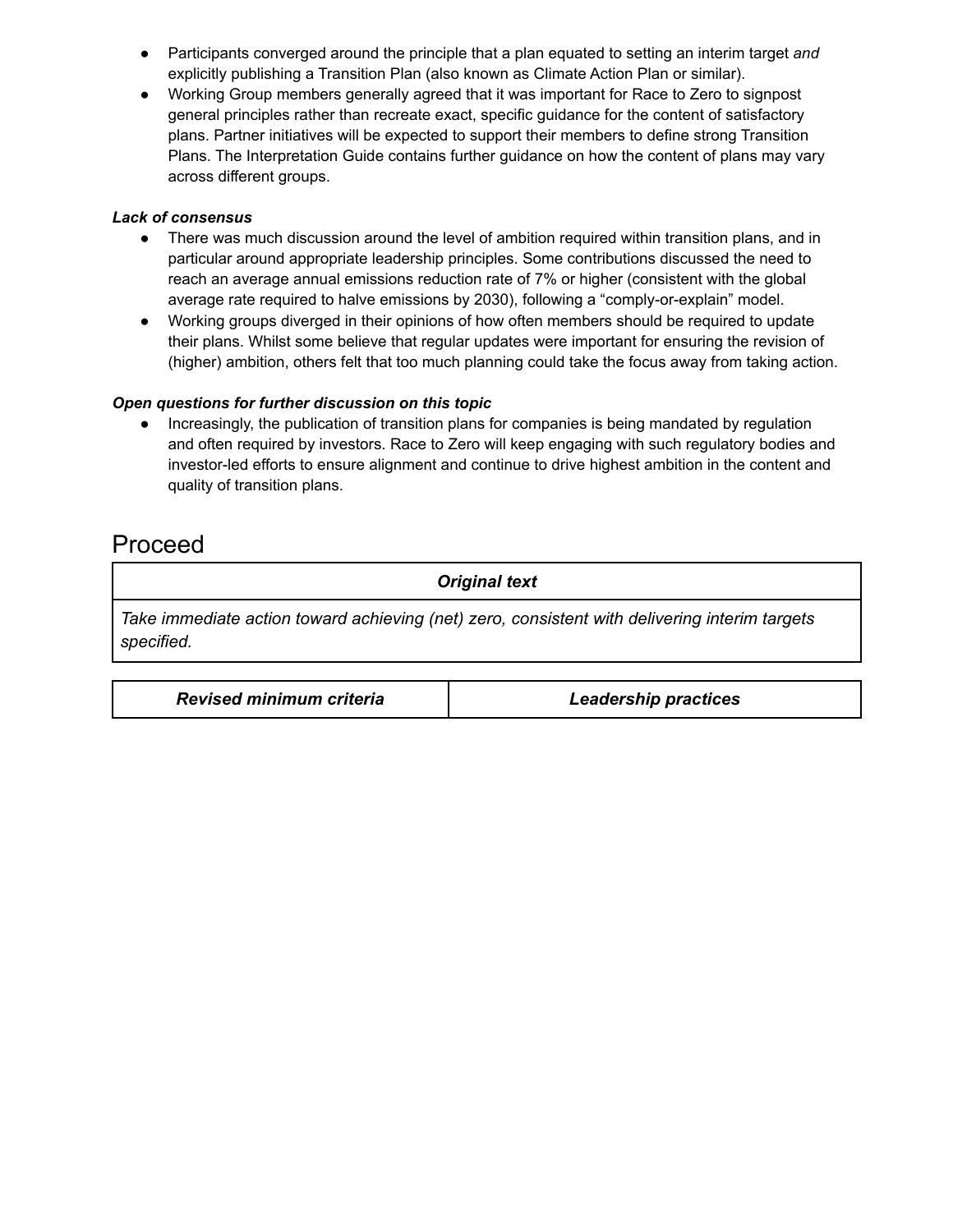| Take immediate action through all available<br>pathways toward achieving (net) zero,<br>consistent with delivering your interim targets.<br>Where relevant, contribute to sectoral<br>breakthroughs. | Contribute beyond your own territory / value chain<br>In addition to following a science-aligned net zero<br>pathway to reduce your own emissions and neutralise<br>any residual emissions that remain, contribute toward<br>global (net) zero through beyond value chain / territorial<br>mitigation efforts, such as the purchase and retirement of<br>high-quality carbon credits (emission reductions,<br>avoidance or removals) that do not substitute for your not<br>substitute for emissions reductions necessary to meet the<br>Pledge. |
|------------------------------------------------------------------------------------------------------------------------------------------------------------------------------------------------------|--------------------------------------------------------------------------------------------------------------------------------------------------------------------------------------------------------------------------------------------------------------------------------------------------------------------------------------------------------------------------------------------------------------------------------------------------------------------------------------------------------------------------------------------------|
|                                                                                                                                                                                                      | <b>Prioritise emissions-intensive sectors</b><br>Take immediate action to tangibly protect standing<br>forests, avoid emissions and reduce emissions in the<br>most emissions-intensive activities, while not neglecting<br>longer-term efforts. Align efforts to the Breakthrough<br>Agenda sectoral targets.                                                                                                                                                                                                                                   |
|                                                                                                                                                                                                      | <b>Scale up climate solutions</b><br>Proactively grow activities that contribute to the<br>achievement of global net zero, such as new<br>technologies, business models, policy approaches, and<br>community practices.                                                                                                                                                                                                                                                                                                                          |
|                                                                                                                                                                                                      | <b>Empower your ecosystem</b><br>Empower those in your ecosystem to implement Race to<br>Zero plans, including through financing, capacity building,<br>knowledge-sharing and access to resources. In particular<br>for financial institutions, scale-up investment in emerging<br>markets and developing countries.                                                                                                                                                                                                                             |

#### *Consensus*

- Emphasis on need for immediate action, with examples given.
- Agreement to shift language clearly away from the term 'offsets' which often lead to confusion, and instead use more precise vocabulary for each specific action (i.e. emissions reductions, carbon credits, removals etc.)
- Working Groups converged around the need to link broad net zero plans and pathways to specific and granular sectoral actions, including those identified in the 2030 Breakthrough models and other high-ambition sectoral pathways.

#### *Lack of consensus*

● Groups discussed at length whether members should be required to specifically prioritise emissions reductions *before* any efforts should be directed towards beyond value chain mitigation. Many members recommended a more flexible approach in which entities prioritise abatement *but may in parallel neutralise* and remove additional emissions in line with no/low overshoot scenarios.

#### *Open questions for further discussion on this topic*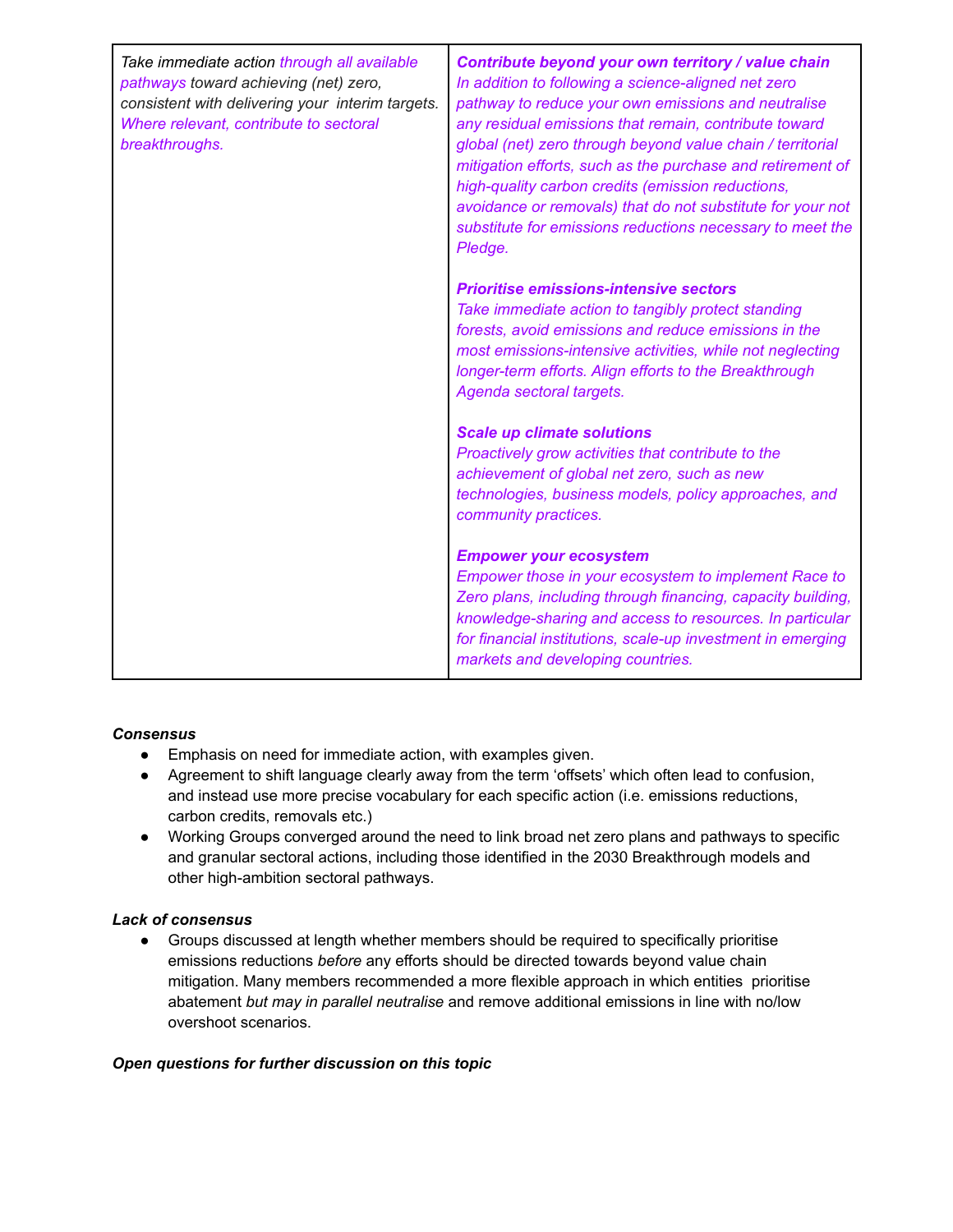How to operationalise fair share, equity and justice is still complex and contested, and Race to Zero acknowledges the critical importance of continuing to delve deeper into this topic for more tangible suggestions and solutions. The EPRG is closely following developments in this area.

### Publish

#### *Original text*

*Commit to report publicly both progress against interim and long-term targets, as well as the actions being taken, at least annually. To the extent possible, report via platforms that feed into the UNFCCC Global Climate Action Portal.*

| <b>Revised minimum criteria</b>                                                                                                                                                                                                                                   | <b>Leadership practices</b>                                                                                                                                                                                                                                                                                                                   |
|-------------------------------------------------------------------------------------------------------------------------------------------------------------------------------------------------------------------------------------------------------------------|-----------------------------------------------------------------------------------------------------------------------------------------------------------------------------------------------------------------------------------------------------------------------------------------------------------------------------------------------|
| Report publicly progress against both interim and<br>longer-term targets, as well as the actions being<br>taken, at least annually. Report in a standardised,<br>open format, and via platforms that feed into the<br><b>UNFCCC Global Climate Action Portal.</b> | Report on progress in and beyond your value<br>chain or territory<br>Outline progress both regarding within-value-chain<br>/ territorial emissions reductions and investment<br>made / action taken outside of your value chain /<br>territory. Report on financial allocation to achieve<br>the short-term and longer-term targets laid out. |

#### *Consensus*

- Across all working groups, there was a general recognition of the need to strengthen and enhance tracking and transparency of reporting.
- Given the evolving nature of the CDP questionnaire, it was generally deemed that encouraging Race to Zero members to report to CDP would be beneficial for consistency in and quality of data, though there are of course other platforms to which members can report. Overall, there was widespread recognition of the value of both standardized and open reporting systems.
- Comments from the working groups and the written submissions highlighted the need to provide further support for SMEs in implementing smooth reporting processes.
- Many working group members also highlighted the need for Partners to take responsibility for reporting the aggregate progress of their membership base back to Race to Zero on an annual basis, flagging those members who may be struggling to meet the criteria able to report against their membership base regularly to Race to Zero, flagging which members may be falling behind on any of the Race to Zero criteria.

#### *Lack of consensus*

• One issue which was contended was the reporting cycle (annual) required by Race to Zero. Some working group members flagged that a few entities (for instance, banks) may find such a cycle challenging. The EPRG will address these issues on a case by case basis.

#### *Open questions for further discussion on this topic*

- Race to Zero is working with many partners to strengthen data tracking and transparency. There is an ongoing need to identify - and drive convergence around - key data points to track in a consistent way, as the most suited metrics for determining progress and compliance with the criteria.
- How to best support SMEs and other actor types who struggle with reporting will also need to be addressed.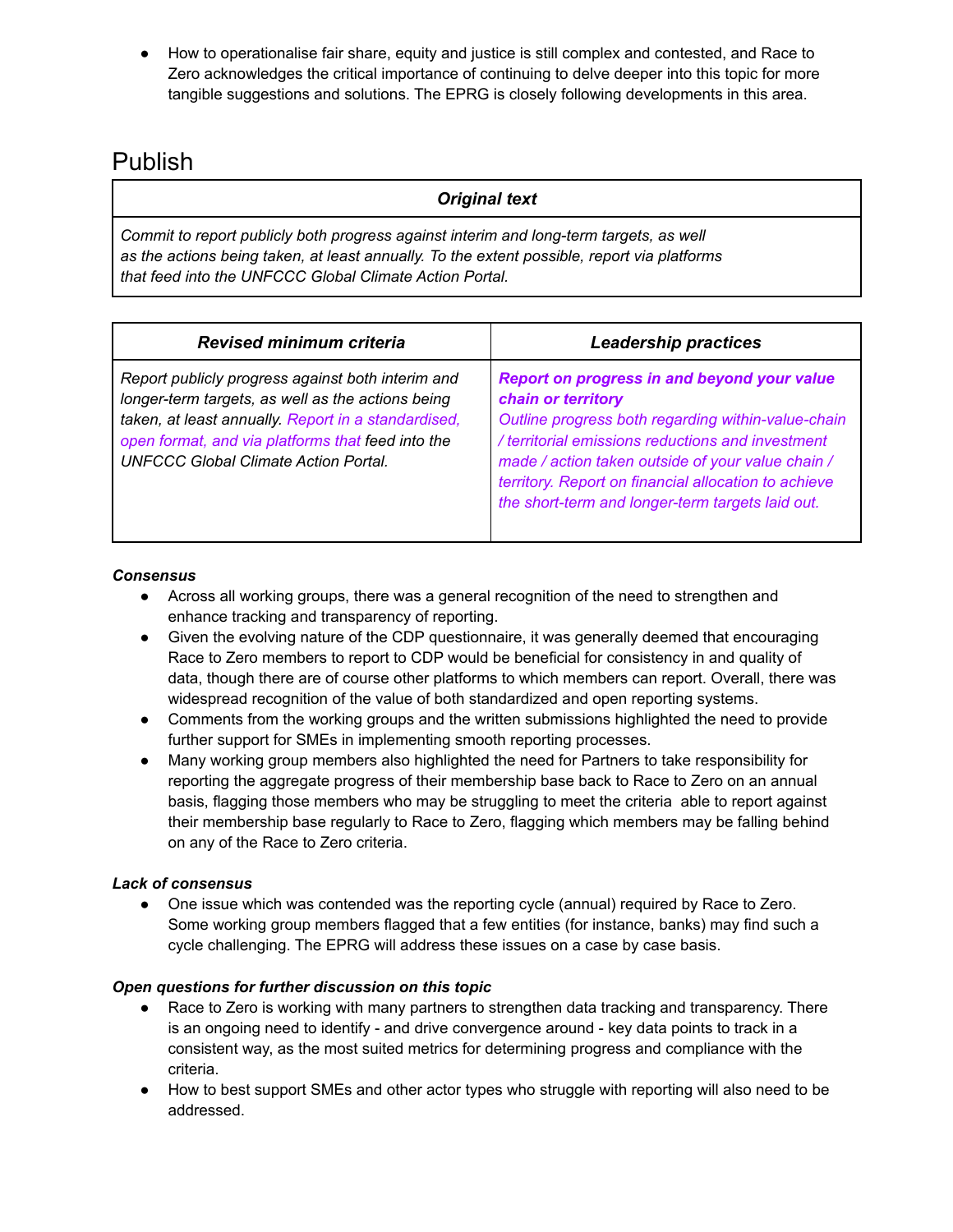### Persuade

#### *Original text*

*n/a*

| <b>Revised minimum criteria</b>                                                                                                                                                                    | <b>Leadership practices</b>                                                                                                                                                                                                                                                |
|----------------------------------------------------------------------------------------------------------------------------------------------------------------------------------------------------|----------------------------------------------------------------------------------------------------------------------------------------------------------------------------------------------------------------------------------------------------------------------------|
| Within 12 months of joining, align external policy<br>and engagement, including membership in<br>associations, to the goal of halving emissions by<br>2030 and reaching global (net) zero by 2050. | <b>Activate the ambition loop</b><br>Proactively advocate for your peers, stakeholders,<br>and governments to align their goals and actions to<br>1.5C. Demonstrate how the implementation of your<br>own ambitious targets creates opportunities for<br>others to follow. |
|                                                                                                                                                                                                    | <b>Mainstream (net) zero alignment</b><br>Advocate for appropriate regulation and facilitating<br>measures to ensure that alignment to 1.5C<br>becomes the default for all actors.                                                                                         |

#### *Consensus*

- The group working on this topic unanimously supported the introduction of a 5th 'P' for members to be consistent in their net zero targets, their governance structures and their lobbying and advocacy activities.
- This recommendation was echoed across most other working groups who echoed the need for policy alignment with net zero operations.
- Members also agreed that, given this was a new criterion, it was important to maintain simplicity in the starting line criteria (with an emphasis on doing no harm in the first instance). The leadership practices in turn outline more proactive engagement activities.

#### *Lack of consensus*

- The discussions and disagreements focused predominantly on how to adjust this criterion for different actor types, making it strong enough for corporations whilst not ignoring the important impact it could also have for subnational governments, for instance.
- Group members also recognised the complexity of requiring members to actively align their policy activities, whether that be complicated by, e.g., board sign-off, political contexts in the case of subnational governments, or needing to avoid the risk of unintended consequences.

#### *Open questions for further discussion on this topic*

- Race to Zero will look to partner with organisations expert in this field, to understand how to best provide the necessary support to members for implementing this criterion'.
- The question on proactive policy engagement requires further thought to explore how to best operationalize it.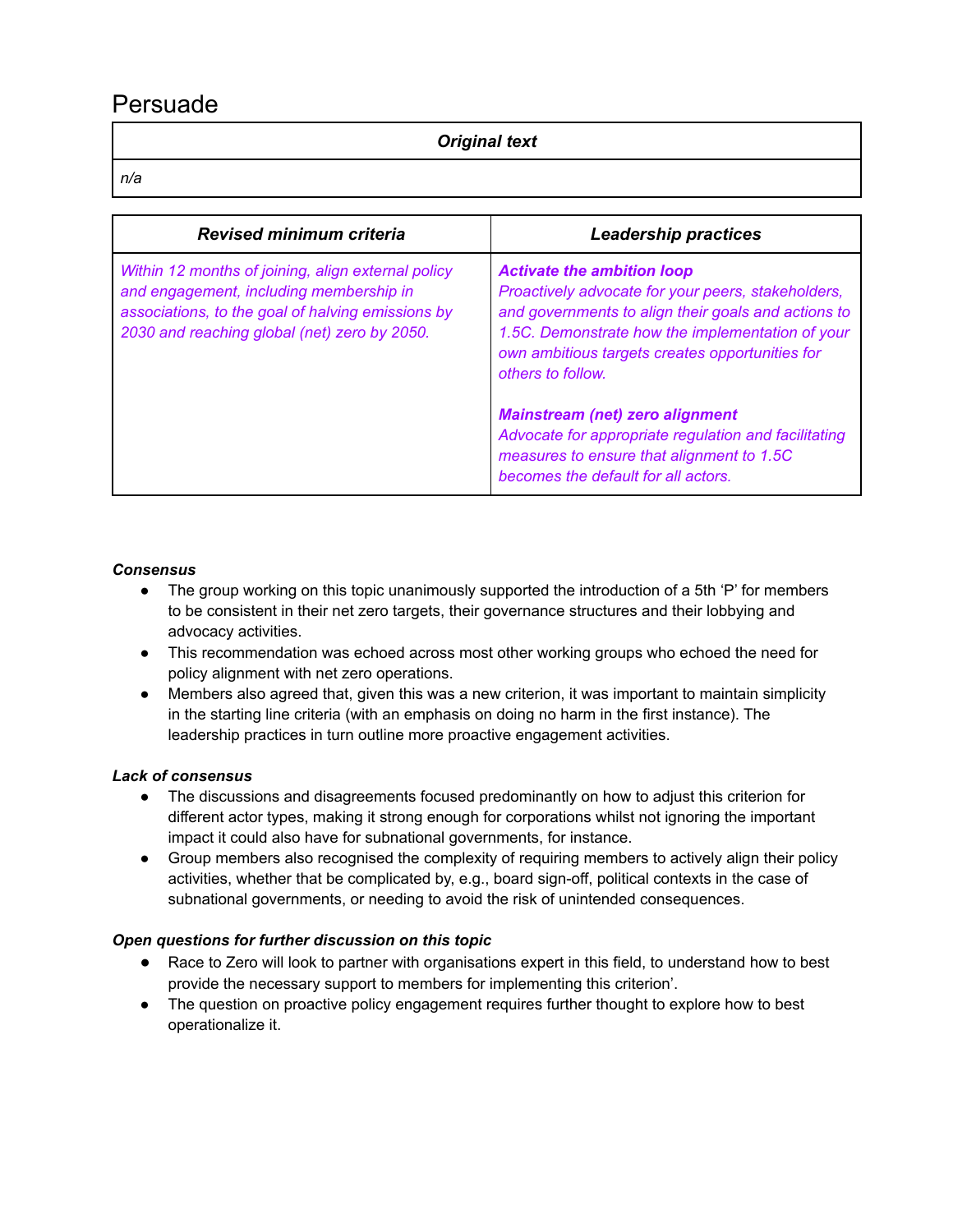# <span id="page-14-0"></span>Additional suggestions to strengthen and accelerate Race to Zero

# <span id="page-14-1"></span>Geographic diversity

Race to Zero now covers entities located or headquartered in over 112 countries, though the distribution of members across these countries remains unequal. Recommendations from the consultation for improving Race to Zero geographic diversity included:

- Translation
	- $\circ$  Ensure translation of material (in particular criteria & application documents), feedback forms and communications across relevant languages (aiming for at least all six UN languages).
- Stronger representation of the campaign across the UNFCCC Regional Climate Weeks and similar forums
	- Build better awareness of the campaign in regions and across continents through local events and by identifying representatives who can help communicate the goals of the campaign and explain how to join.
- Enhanced clarity on fair share considerations
	- The working group discussions highlighted the need to continue addressing how to best operationalise the concepts of fair share, equity and justice.

# <span id="page-14-2"></span>Sectoral diversity

- More engagement with hard to abate sectors
	- Race to Zero recognises the need for an 'all of society' transition, and looks to bring into the campaign members from all sectors of the economy over time.
	- That said, the criteria's starting line criteria are more complex to meet for certain sectoral actors than others (in particular hard to abate companies).
- Marine systems & ocean biodiversity
	- The nature, land use and deforestation working group specifically decided to limit its scope to land-based nature given the capacity of the group and timelines for the work. However, they noted the need to address marine systems and ocean biodiversity - a call which was further echoed in the written feedback responses.

### <span id="page-14-3"></span>Implementation

Robust criteria require implementation to be meaningful. The Race to Zero Partners will focus moving forward on developing case studies of their leading members and early adopters of these criteria.

Race to Zero will also look to develop leadership cohorts and partnerships to expand the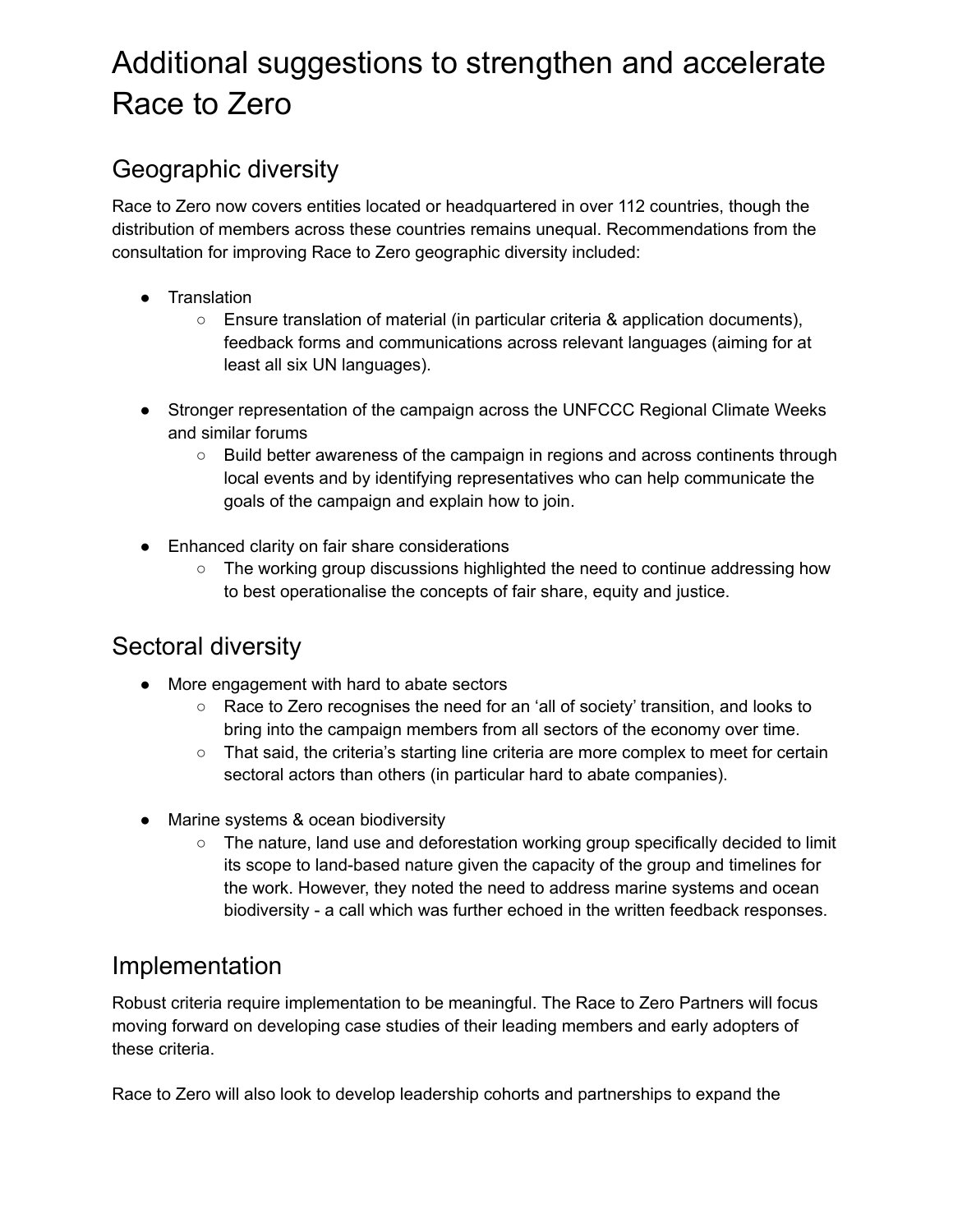delivery of these criteria.

The campaign also welcomes the launch of a suite of reports by the Glasgow Finance Alliance for Net Zero (GFANZ) – including its preliminary pan-sector Net-Zero Transition Plan (NZTP) guidance for public comment - which will explore how to further guide financial entities in aligning with these strengthened Race to Zero criteria. These more in-depth sectoral guides are critical for showing the pathway to leadership for members.

# <span id="page-15-0"></span>Parallel projects for strengthening the Race to Zero credibility architecture

### <span id="page-15-1"></span>**Integrity**

*Race to Zero Annual Reviews*

In addition to the annual updating of the Race to Zero criteria, the EPRG has committed to review its Partners every twelve months to ensure they continue to adopt any strengthened criteria, and to provide guidance to Partners on how they may be able to support their members in embracing leadership practices.

This review process is as follows:

- EPRG requests the Partner provides an updated application;
- EPRG members carry out desk research and spot check some of the Partner's individual members to confirm they are following the Partner's standards, and that their published reports reflect forward progress.
- EPRG consults with the Partner on any outstanding questions, highlighting opportunities to adopt further leadership practices
- EPRG makes a recommendation to the Champions to continue including the Partner in the Race to Zero.
- More detail can be found in the Annual Review [process](https://docs.google.com/document/d/1nmT4yHC6O9Kpa7uf0NvBUurfURWUxAzX-sRUnG1P570/edit) concept note.

#### *Data transparency*

In order to more continuously monitor the integrity of Partner and member commitments, Race to Zero is also working on improving data transparency across the campaign. Members are required to publish on an annual basis to demonstrate they meet the criteria, and are asked to do so via platforms which feed into the Global Climate Action Platform (GCAP). However, both the quantity and quality of this data remains insufficient. Race to Zero is therefore working closely with CDP and with other data organisations to improve visibility of member activities in order to provide Partners with a clearer picture of their member progress against the Race to Zero criteria.

With the introduction of a fifth 'P' on Policy, Race to Zero, we also expect members to disclose their trade association affiliations and their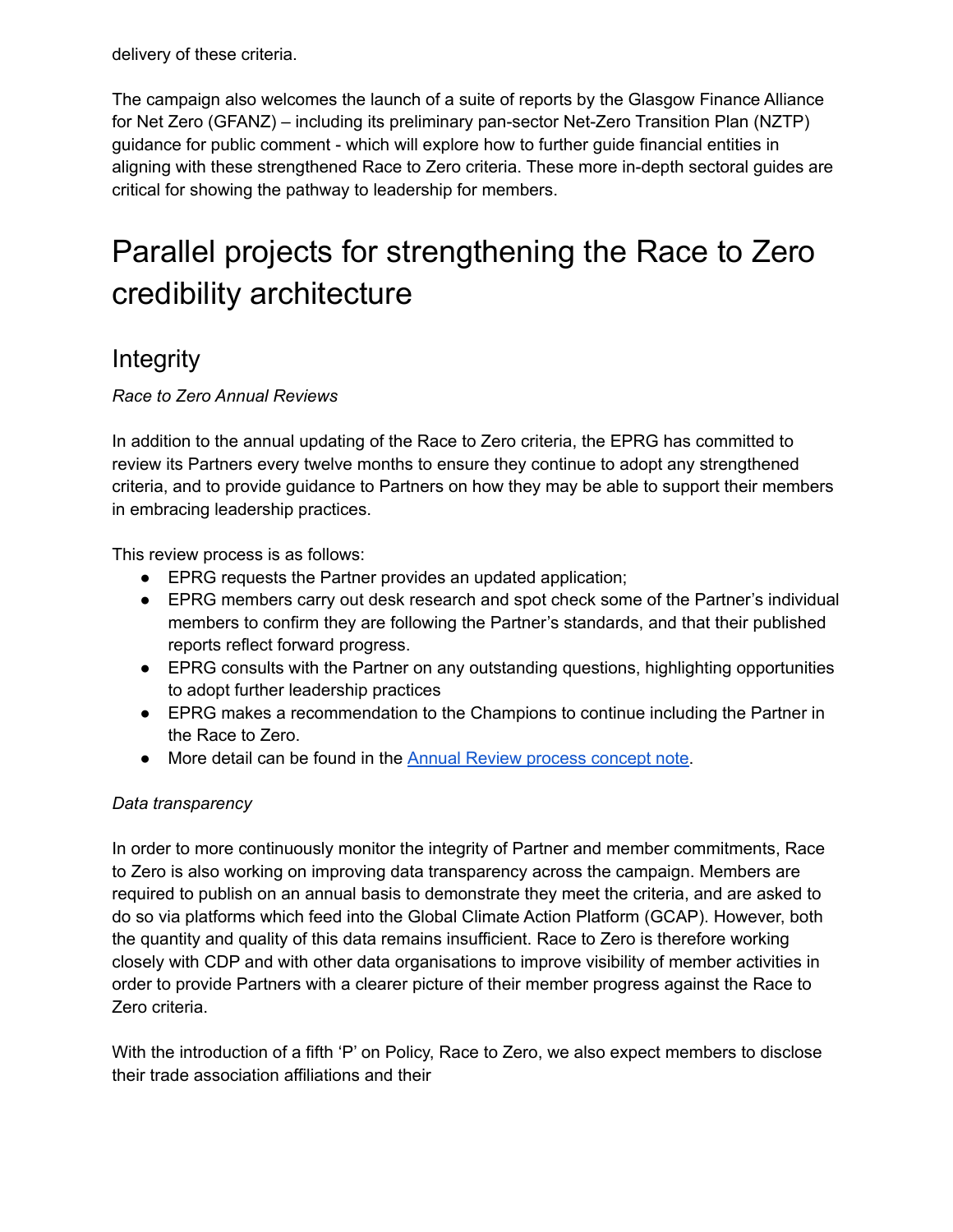#### <span id="page-16-0"></span>*Accountability mechanism*

Race to Zero members are managed by their Partner initiatives. These Partners are responsible for ensuring their members comply with the criteria, and if they fail to do so, Partners remove their members from the Race. That said, the Champions also reserve the right to remove members from the campaign who they deem to be misaligned with the ambition of Race to Zero.

Whilst this responsibility primarily lies with the Partners, Race to Zero acknowledges the importance of consistency across Partner initiatives, and

These criteria are robust and science-aligned, but to be truly meaningful they must be implemented at pace. Hence, Race to Zero has commissioned the development of an independent accountability mechanism to help identify member progress and remove members who persistently fail to comply with the starting line criteria.

This mechanism will also help identify systematic challenges faced by members, perhaps depending on their actor type, sector, region etc. Analysing trends from this accountability mechanism will enable the Climate Champions to better target support where needed and help accelerate the implementation of these robust criteria.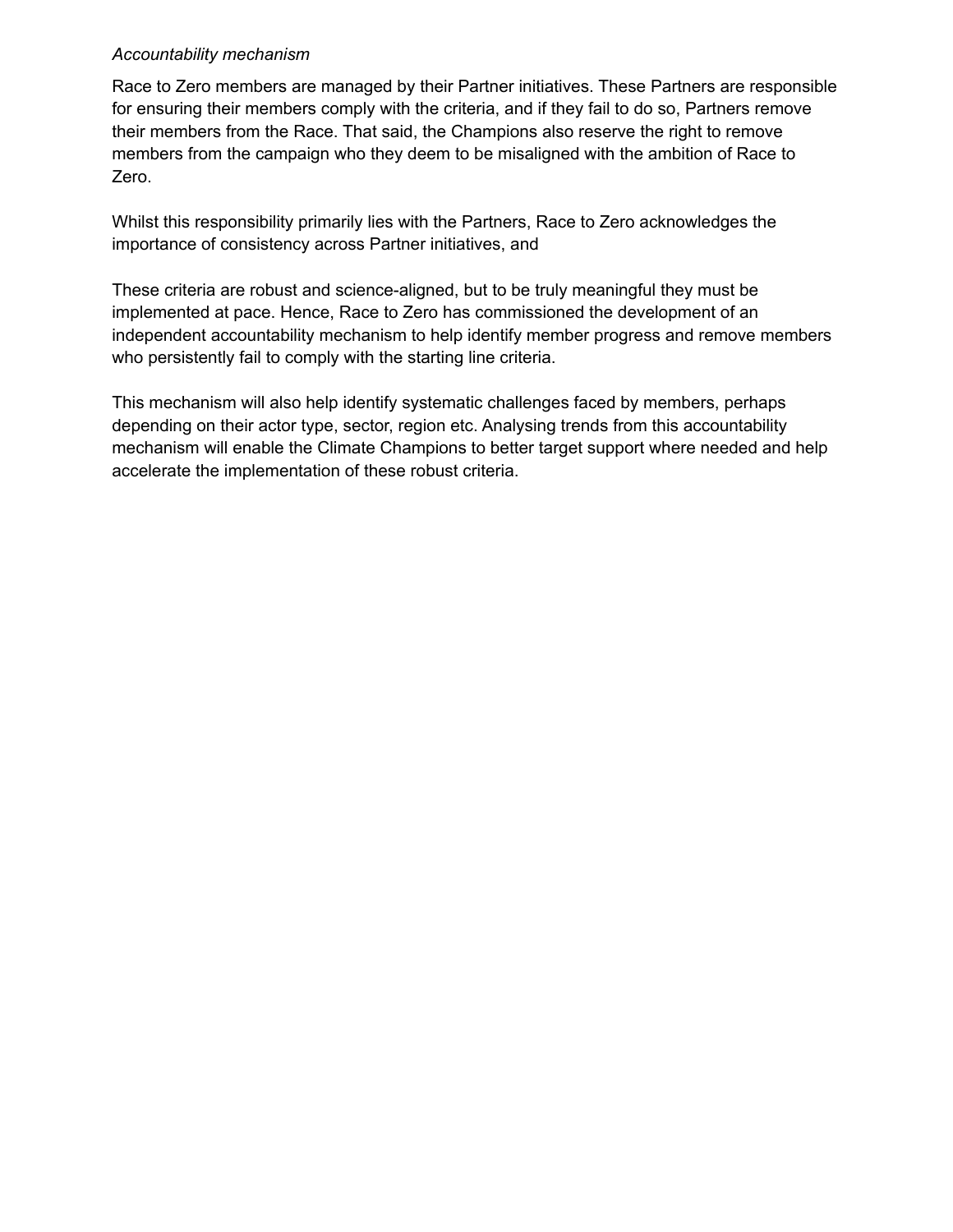# <span id="page-17-0"></span>Race to Zero in the broader net zero ecosystem

# <span id="page-17-1"></span>UN Secretary General High Level Expert Group

Race to Zero is committed to sharing learnings from this criteria consultation with the UN Secretary General's High Level Expert Group on net zero, to help inform the areas of convergence, main points of divergence, and to highlight key areas which require further focus.

### <span id="page-17-2"></span>International standard-setting

The campaign's efforts have helped breed coordination and drive upward convergence towards best practice across the voluntary actor ecosystem. In order to accelerate the transition to a 1.5C world, voluntary efforts must now be paralleled by stronger standards and economy-wide regulations, driving net zero alignment across the economy.

These criteria are already starting to influence international standard-setting and hope to set a high bar of ambition for updated standards globally. Race to Zero's role in Our 2050 [World](https://our2050.world/) helps directly connect these criteria to the shaping of such standards, ultimately creating stronger mechanisms to support non-state actors in delivering their commitments.

## <span id="page-17-3"></span>Net Zero regulation

Additional efforts are needed in the coming months to implement the needed internal process and to more systematically assess the landscape of net zero standards and regulation. Race to Zero aims to bring together key players on this journey on the road from voluntary, through standards, to regulation.

# <span id="page-17-4"></span>With thanks to all those who contributed

The Climate Champions and the Expert Peer Review Group would like to deeply thank all those involved in the consultation. Their contributions, commitment and recommendations have helped raise the bar for needed climate action and have lit the way for how non-state actors can support Parties in delivering the promise of the Paris Agreement.

The campaign welcomes further collaboration moving forward and the Champions and EPRG look forward to continue learning from your expertise.